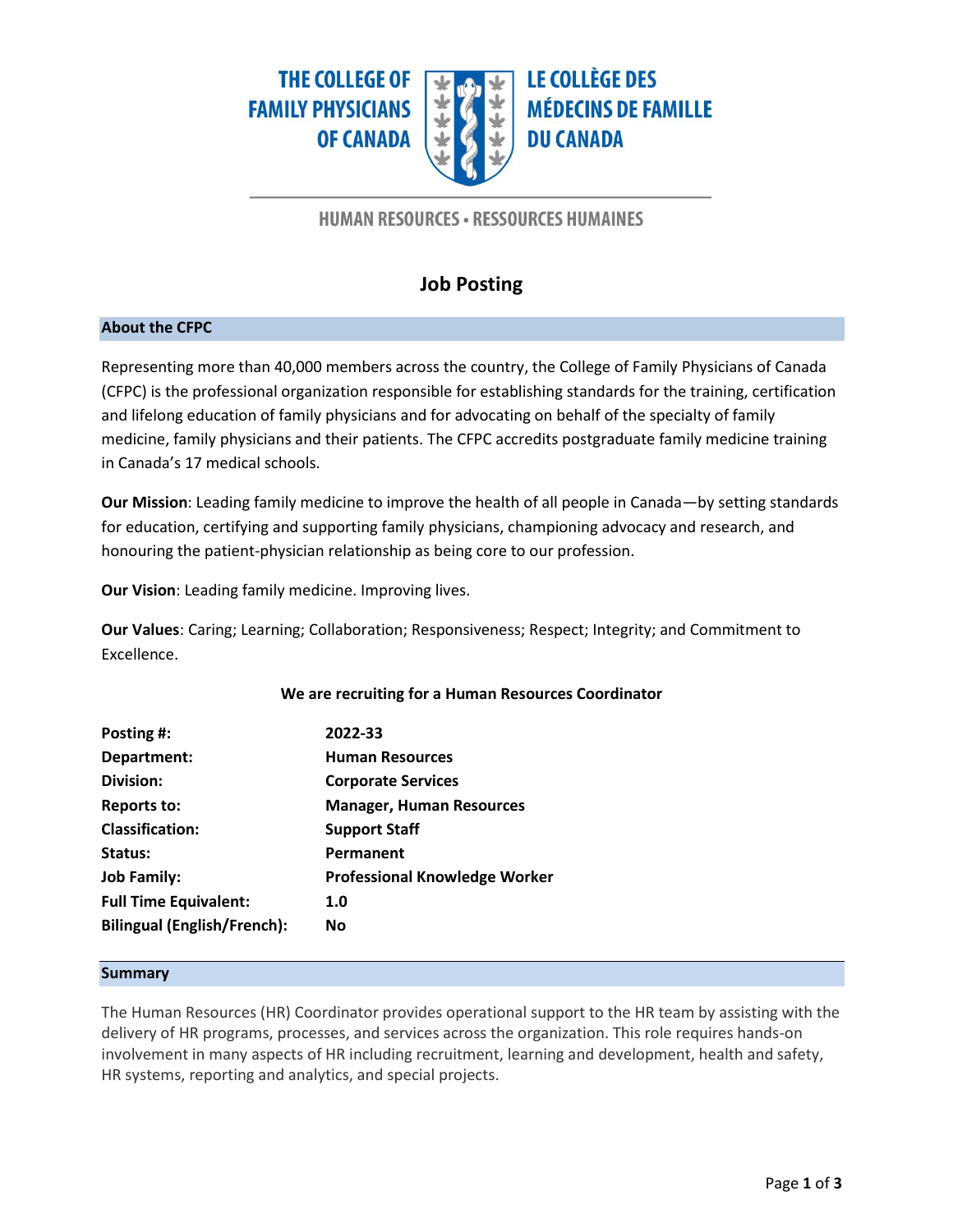#### **Main Responsibilities**

## **Essential Duties**

#### Recruitment and Onboarding

• Support recruitment activities as needed including postings, applicant screening, developing interview guides, participating on interview panels, test coordination, and reference checking

- Coordinate agency placements as needed
- Assist with the preparation of orientation materials

### Learning and Development

- Coordinate learning and training registrations
- Update applicable HR systems upon receipt of certificates of completion
- Purchase and monitor training credits from external vendors
- Maintain health and safety training records

## HR Systems and Reporting

- Gather statistical data to be able to formulate required reports
- Prepare regular and ad-hoc reports and analytics to support and monitor HR program strategic business decisions and processes for continuous improvement
- Prepare and analyze HR surveys and event evaluations
- Provide backup to the HR Systems Specialist for benefits administration and updates to provider systems
- Provide back-up and ongoing support to the HR Systems Specialist including data entry into the applicable HR system to ensure accurate and complete information and reporting is available

## Administration and Special Projects

- Update and maintain HR pages on company intranet (i.e., SharePoint)
- Create, update, and maintain on-line session sign ups on SharePoint or other platforms
- Provide back-up to the HR Systems Specialist for updates to the organizational chart using Visio
- Create and maintain HR forms
- Prepare letters, memorandums, and other documents as required
- Assist with drafting HR related correspondence, preparation and distribution of documents,
- presentations and other materials as needed
- Responsible for file management of HR records
- Maintain departmental inventory of supplies for programs such as Employee Recognition Program and reorder supplies through Facilities as needed
- Coordinate and maintain the Employee Recognition Program (ERP) voucher requests including the log and issuance of items
- Assist with the coordination of the annual Employee Appreciation Day event in March
- Assist with the coordination of annual service awards in December
- Assist with the coordination of wellness programs and registration process
- Event coordination including creation of promotional material
- Maintain and distribute monthly L&D and events calendar
- Conduct HR audits as required for system security

## **Requirements**

- Bachelors degree in Arts, Sciences, Business Administration, or Commerce
- 3 years relevant experience including experience with HRIS systems and survey tools
- Professional designation (CHRP or CHRL) through the Human Resources Professional Association (HRPA)
- Member in good standing with the HRPA
- Intermediate level knowledge and ability with MS Office (Word, Excel, Outlook, PowerPoint)